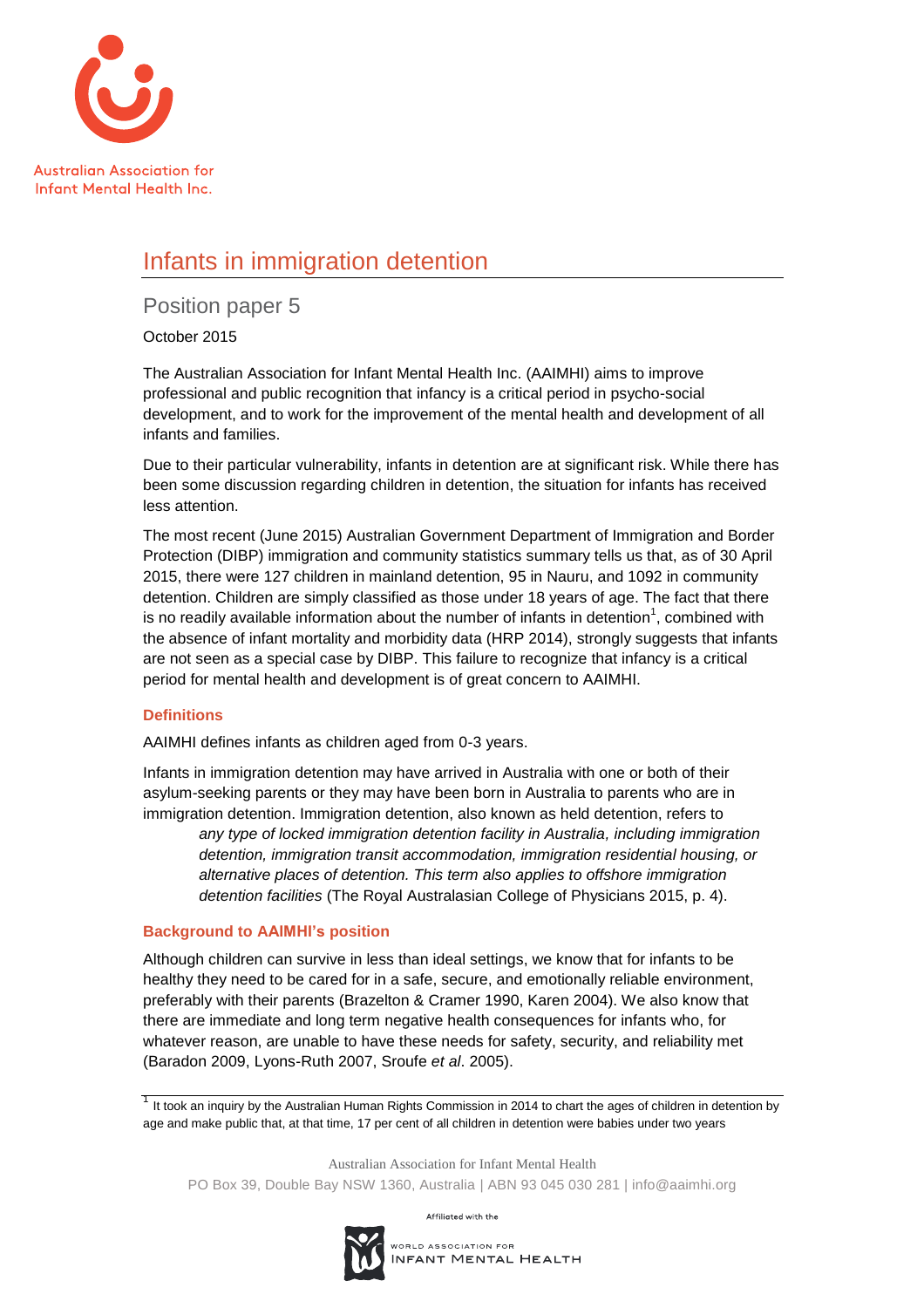The situation for asylum seekers coming to Australia is particularly difficult for families with infants. Current (June 2015) government policy aims to deter would-be asylum seekers by providing less than optimum conditions for those who have already arrived. Parents who believed that their families would be safer in this country now find that they must endure humiliating and uncomfortable, jail-like conditions indefinitely; they do not know who to trust, have little or no legal recourse, and many feel helpless and hopeless.

Parents in detention are at risk of postnatal depression and anxiety, and express guilt about having a child who is detained. They are motivated to parent well but the environment and circumstances of detention make this extremely difficult. If the mother is very depressed, it is often the father who becomes the primary carer – a role for which he is often unprepared and, in detention, unsupported.

When parents feel powerless to change their situation, and when their own environment feels unsafe, insecure, and unreliable, it is almost impossible for them to provide the emotional reliability their infants need.

### **Research findings**

Because security measures prevent independent access and assessment, data on the mental health of infants in detention is limited. Health workers employed by the Department of Immigration and Border Protection (DIBP) are bound by strict confidentiality agreements and now, along with all detention-centre staff, risk jail if they speak publicly about their concerns (Australian Border Force Bill 2015, Barnes & Newhouse 2015). There is a lack of specialist parent – infant clinical support for new parents and infants within the system and, as far as we know, none of the staff have training or qualifications in the area of Infant Mental Health.

The available literature has been telling us for some time that there are "increased levels of psychological morbidity among refugee children, especially post-traumatic stress disorder, depression, and anxiety disorders" (Fazel & Stein 2002). An Australian study found very high levels of psychopathology in

*16 adults and 20 children (age range 11 months to 17 years) from a remote Immigration Reception and Processing Centre [referred] to a child and adolescent mental health service (CAMHS) between February and August 2002…All children had at least one parent with psychiatric illness [and the] majority (80%) of preschoolage children were identified with developmental delay or emotional disturbance* (Mares & Jureidini 2004).

In another Australian study, structured psychiatric interviews with 10 families (14 adults and 22 children), from one ethnic group who had been held in detention for 2 years, revealed that *All adults and children met diagnostic criteria for at least one current psychiatric disorder with 26 disorders identified among 14 adults, and 52 disorders among 20 children. Retrospective comparisons indicated that adults displayed a threefold and children a tenfold increase in psychiatric disorder subsequent to detention* (Steel et al 2004).

In June 2005, the Australian Government announced that asylum-seeking families with children, who were waiting for their refugee claims to be processed, would be released into the community (Landers 2005). Since then, however, and despite persistent evidence<sup>2</sup> of the damaging effects of incarceration, children continue to be held in detention centres.

<sup>2</sup>A systematic review (Robjant *et al*. 2009) of studies investigating the impact of immigration detention on the mental health of children, adolescents and adults found consistent reports of high levels of mental health disturbance among detainees.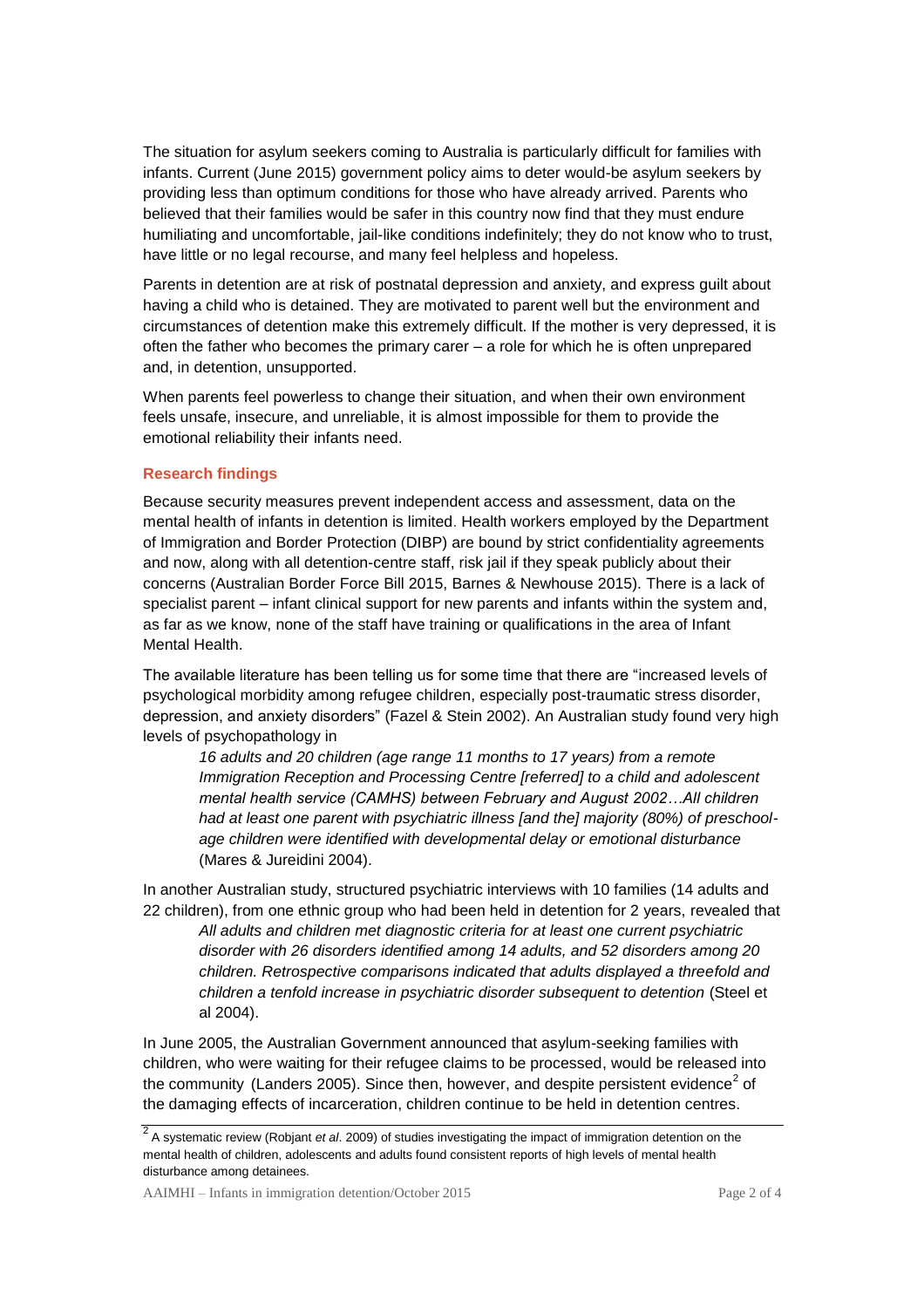A recent (May 2015) Senate Estimates session heard that one child had been in detention for 1774 days. It was also revealed that the average time a child is held in detention is 345 days and that there were 231 children held in on-shore and off-shore detention facilities (Parliament of Australia 2015). This detailed information is not available on the DIBP website.

While current hard data may be scarce, there are other ways to source evidence (Newman & Steel 2008). Unpublished observational and anecdotal data, and verbal reports by parents themselves, include a range of infant behaviours that are consistent with signs of disturbed social, emotional, and cognitive development. These include hyper-vigilance, breast and/or bottle refusal, gaze avoidance, irritability, withdrawal, excessive crying, poor sleeping, and difficulty relating to the parents caring for them. Furthermore, the depression of one or both parents, combined with inadequate clean, safe, floor space means that some infants spend long periods in their prams, with little opportunity for play.

#### **Statement of AAIMHI's position on infants in immigration detention**

AAIMHI believes that immigration detention is detrimental to the health and development of infants and recommends their immediate release into the community with their parents.

Given the risk of psychopathology in the asylum seeking population, AAIMHI also recommends the release into the community of pregnant women and their partners so that they can receive the care and support necessary for the optimal mental health of their infants.

In summary, AAIMHI opposes arbitrary detention of infants and children. Families with infants and children should not be sent to remote or off-shore facilities where there are limited services and high infant mortality and morbidity rates<sup>3</sup>. These families should be safely supported in the Australian community while their refugee claims are being processed.

 $\frac{3}{3}$  In Nauru, the under-five years of age mortality rate is 40/1000. In PNG it is 58/1000, while the maternal mortality rate is 230/100,000 births (World Health Organisation 2015).

#### **References**

Australian Border Force Bill (2015), as passed by both Houses, The Parliament of the Commonwealth of Australia, House of Representatives.

[http://parlinfo.aph.gov.au/parlInfo/download/legislation/bills/r5408\\_aspassed/toc\\_pdf/15016b01.pdf;file](http://parlinfo.aph.gov.au/parlInfo/download/legislation/bills/r5408_aspassed/toc_pdf/15016b01.pdf;fileType=application%2Fpdf) [Type=application%2Fpdf](http://parlinfo.aph.gov.au/parlInfo/download/legislation/bills/r5408_aspassed/toc_pdf/15016b01.pdf;fileType=application%2Fpdf)

Australian Human Rights Commission (2014). The Forgotten Children: National Inquiry into Children in Immigration Detention. [https://www.humanrights.gov.au/publications/forgotten-children-national-inquiry](https://www.humanrights.gov.au/publications/forgotten-children-national-inquiry-children-immigration-detention-2014/4-overview#fn40)[children-immigration-detention-2014/4-overview#fn40](https://www.humanrights.gov.au/publications/forgotten-children-national-inquiry-children-immigration-detention-2014/4-overview#fn40)

Baradon T (ed.) (2009). *Relational Trauma in Infancy: Psychoanalytic, Attachment and Neuropsychological Contributions to Parent-Infant Psychotherapy*. Taylor and Francis, Hoboken, viewed EBL Reader, 2 June 2015.

Barnes G, Newhouse G (2105). Border Force Act: detention secrecy just got worse. The Drum, *ABC News 24*, 28 May[. http://www.abc.net.au/news/2015-05-28/barns-newhouse-detention-centre-secrecy](http://www.abc.net.au/news/2015-05-28/barns-newhouse-detention-centre-secrecy-just-got-even-worse/6501086)[just-got-even-worse/6501086](http://www.abc.net.au/news/2015-05-28/barns-newhouse-detention-centre-secrecy-just-got-even-worse/6501086)

Brazelton TB, Cramer BG (1990).*The earliest relationship: parents, infants, and the drama of early attachment.* Karnac Books: Reading, Mass.

Fazel M, Stein A (2002). The mental health of refugee children. *Archives of Disease in Childhood* 87:5, 366-370.<http://www.ncbi.nlm.nih.gov/pubmed/12390902>

Humanitarian Research Partners (2014). Infant morbidity and mortality in detention: documents do not exist. *Humanitarian Research Partners.* <http://www.humanitarianresearchpartners.org/newsroom/imm>